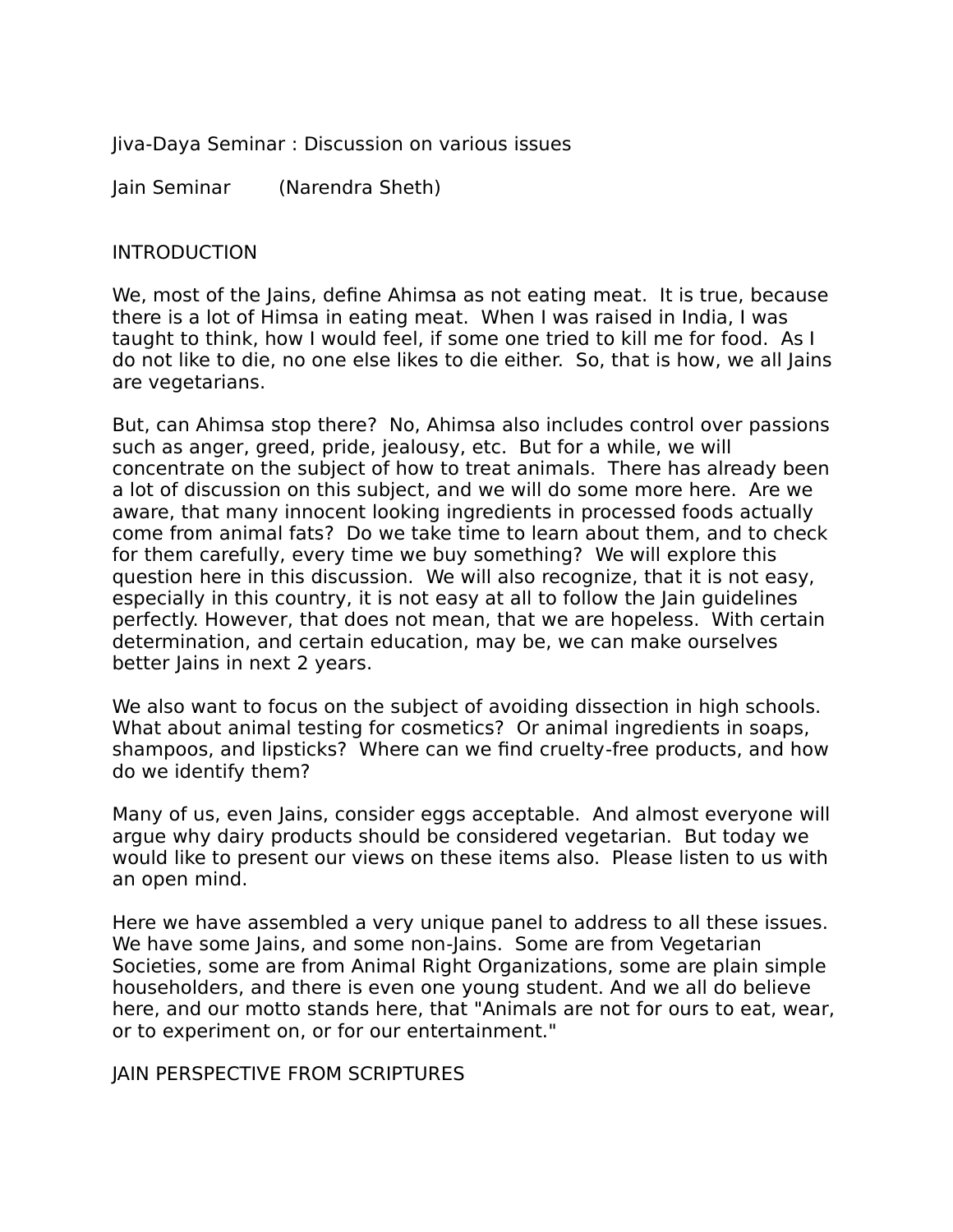(Saurabh Dalal is well known for his strong stand on a true cruelty-free life. He will talk about many indirect, unthought of connections of Himsa in our daily life, and how Jain scriptures relate to them. He has also joined many vegetarian and other compassionate groups, in a true Jain spirit. Recently he has been nominated to the Board of Directors of North American Vegetarian Union. He is also an active member of PETA, that is People for Ethical Treatment of Animals.)

We all know Ahimsa is a timeless and far-reaching concept. It can be applied to essentially every aspect of our lives. I'd like to get started with a few excerpts from Jain texts and scriptures. I hope this will reinforce the correlation between our religious philosophy and the practice of Ahimsa in our daily lives.

Let me quote the first perspective from Acharang Sootra, stanza 1.6.55. It says,

"Some kill living beings for sacrificial purposes, some kill for their skins, some kill for their flesh, some for the blood, heart, liver, fat, feathers, or teeth, some with specific reasons, some without reason, some out of fear (defense).

"He who is disinclined from killing the smallest living beings knows what suffering is because he who knows his own happiness and pains, knows others' too, and he who knows others' feelings knows his own feelings. This is the way one must compare himself with others. He who has obtained this knowledge would not wish to live at the expense of other living beings."

My next excerpt is from the Pratikraman, Lesson 7, First Minor Vow, Non-violence:

In reference to this vow to restrain from violence towards any creature, there are five acts or deeds which should be known and avoided. They are:

1. Tying animals where it could hurt them, or putting them in cages where there is no freedom,

- 2. Beating them with sticks or by any other means,
- 3. Piercing their nose, ear, or amputating limbs or any part of the body,
- 4. Making them carry heavy load, or
- 5. Depriving them of food, shelter, etc.

If I have indulged in any of the above acts, then may all my such sins be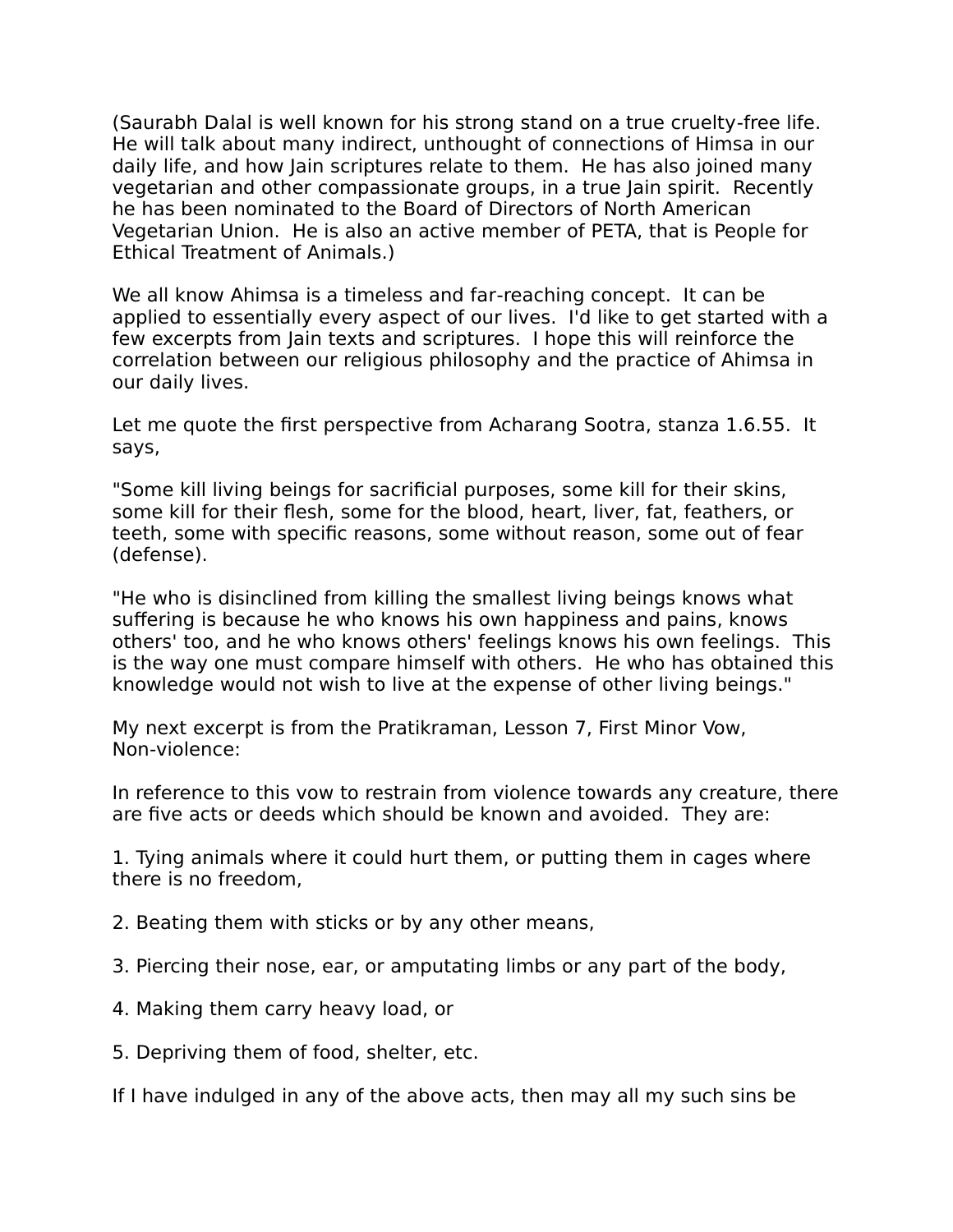dissolved. TASSA MICHCHHAMI DUKKADAM. (I seek forgiveness for all of it.)

My last excerpt is from the Pratikraman, Lesson 13, Seventh Vow, Number of Articles and Trades - 1st paragraph, and 15 specified trades:

The second supporting vow is to put restrictions to the amount and number of articles which can be used and re-used, and which trades should be avoided. When will that auspicious day come in my life, when I can take this vow to restrict the number of towels, napkins, bathing water, garments, tooth brushes, oils, lotions, pastes, cosmetics, ornaments, incenses, beverages, sweets, variety of grains, pulses, ghee, oil, milk, curds, green vegetables, fruits, number of items in diet, water, flowers, etc? I also desire that I be able to restrict the number of vehicles, footwear, beds, mattresses, animate things such as fruits with seeds, unboiled water, etc.

There are fifteen specified trades, which should be known and avoided. They are:

- 1. Trades in which furnaces are used,
- 2. Trades in which trees are cut,
- 3. Trades in fermented goods, such as liquor,
- 4. Trades in earning by way of renting animals, birds, etc.,
- 5. Trades involving excavations and explosions,
- 6. Trades in ivory, bones, horns, fur, etc.,
- 7. Trades in manufacturing or the processes concerned with crushing,etc
- 8. Trades in lard, honey, meat, fat, etc.,
- 9. Trades in sealing wax, etc.,
- 10. Trades in poisonous and toxic substances, such as opium, and pesticides
- 11. Trades in which animals, birds, fish, etc. are tortured or killed
- 12. Trades in which animals, birds, etc. are amputated,
- 13. Trades in which fires are set in forests, fields, etc.,
- 14. Trades in which lakes, wells, ponds, etc. are dried up, or
- 15. Trades in which wicked men, prostitutes, or call girls are supported.

If I have indulged in any of the above fifteen specified trades, then may all my such sins be dissolved. TASSA MICHCHHAMI DUKKADAM. (I seek forgiveness for all of it.)

It is interesting to note that each of the topics which will be covered by the panelists here is addressed in some way by these excerpts. The Jain scriptures resound with insightful information. The ones chosen here merely indicate the body of the literature and texts. Please explore them on your own providing your thoughts and interpretations as well.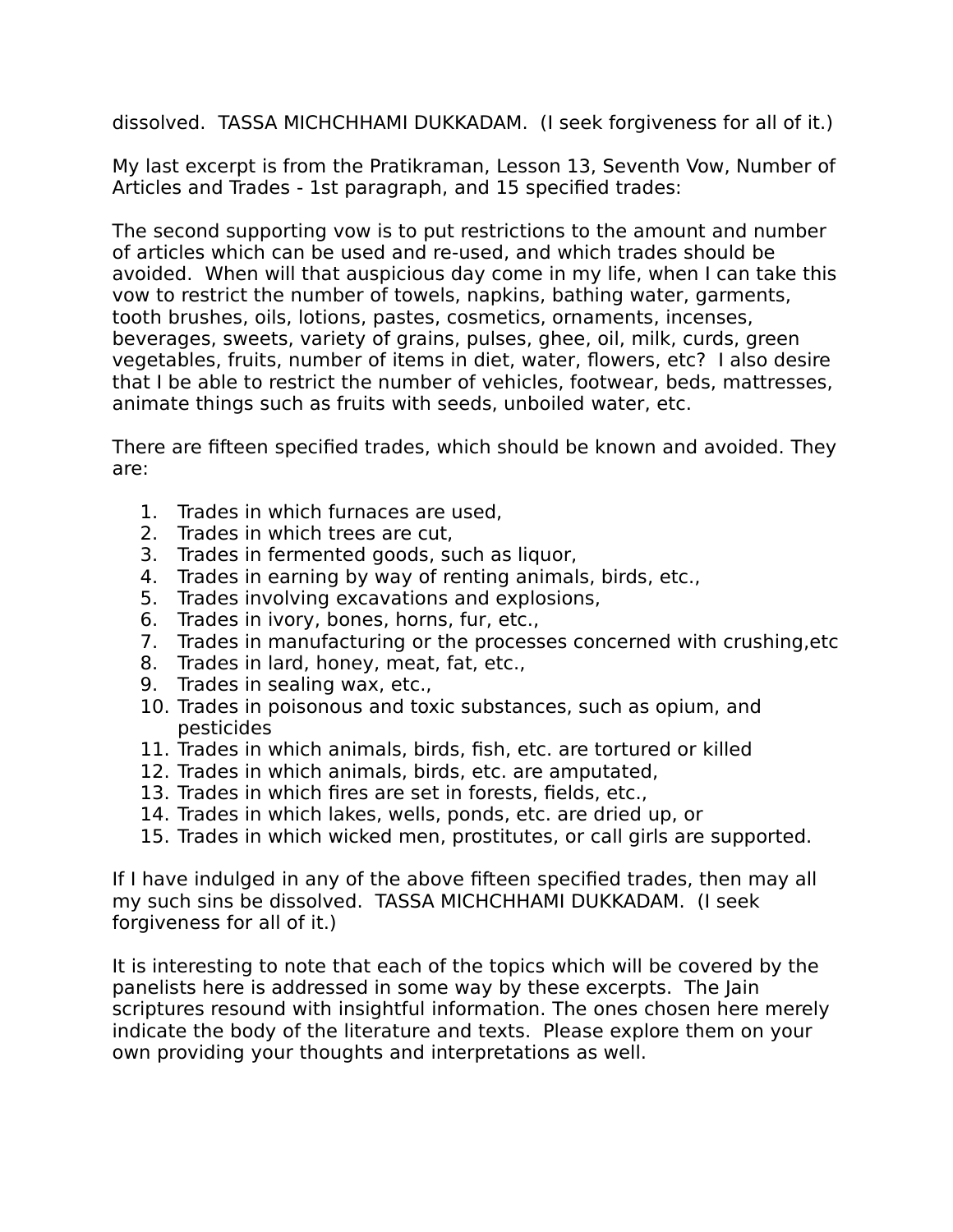### MILK AND ETHICS

(Joanne Stepaniak is an author, on vegetarian cookbooks. Her first book, "Ecological Cooking, Recipes to Save the Planet", is already published. She is currently writing an another one for publication in January next year, titled "The Uncheese Cookbook". She will talk about milk. We have grown up with a notion, that cow's milk is as innocent as mother's milk. Well friends, that was true only in India. Not here in America anymore, and she will tell us why.)

I was not born into a vegetarian family, but at a very young age I came to believe that killing animals for food is wrong. By choosing vegetarianism though, I risked alienation from both my family and my friends. As I was growing up, my sisters often confronted me by asking, "How can you believe it is wrong to kill animals and wear leather shoes or carry a leather purse?" Of course they were right. But it was not until years later that seeds my sisters planted germinated and I came to understand that a vegan lifestyle, one which uses no animal products whatsoever, is the natural and dynamic interpretation of Ahimsa.

For most of us, changing our diet is one of the most difficult things for us to do. This is because our emotions are so deeply connected to the foods we eat. For vegetarians, consuming dairy products is often a last dietary tie to mainstream society. I know firsthand how hard it is to be different or to go against the grain. Ethical vegetarians, on the other hand, continue to eat dairy products primarily for one or two factors. One, a lack of knowledge of information. Or two, what the Dinshah's of the American Vegan Society have termed "psychological numbing" or basically a denial of the truth. We do this for several reasons.

- 1. Milk may remind us of when we were infants nursing at our mother's breast - a time when life was simple, secure, and all our needs were taken care of. This is why milk is often called a "comfort food."
- 2. Dairy foods may remind us of happy occasions, family dinners and gatherings, holidays, celebration and other special times when these traditional foods are served.
- 3. We may not want to offend someone who has lovingly prepared a dish that contains dairy products.
- 4. If we are truly honest with ourselves, we will admit that dairy foods just plain taste good. And we may enjoy them far too much to even want to give them up.

But let's consider why human beings drink milk in the first place - milk that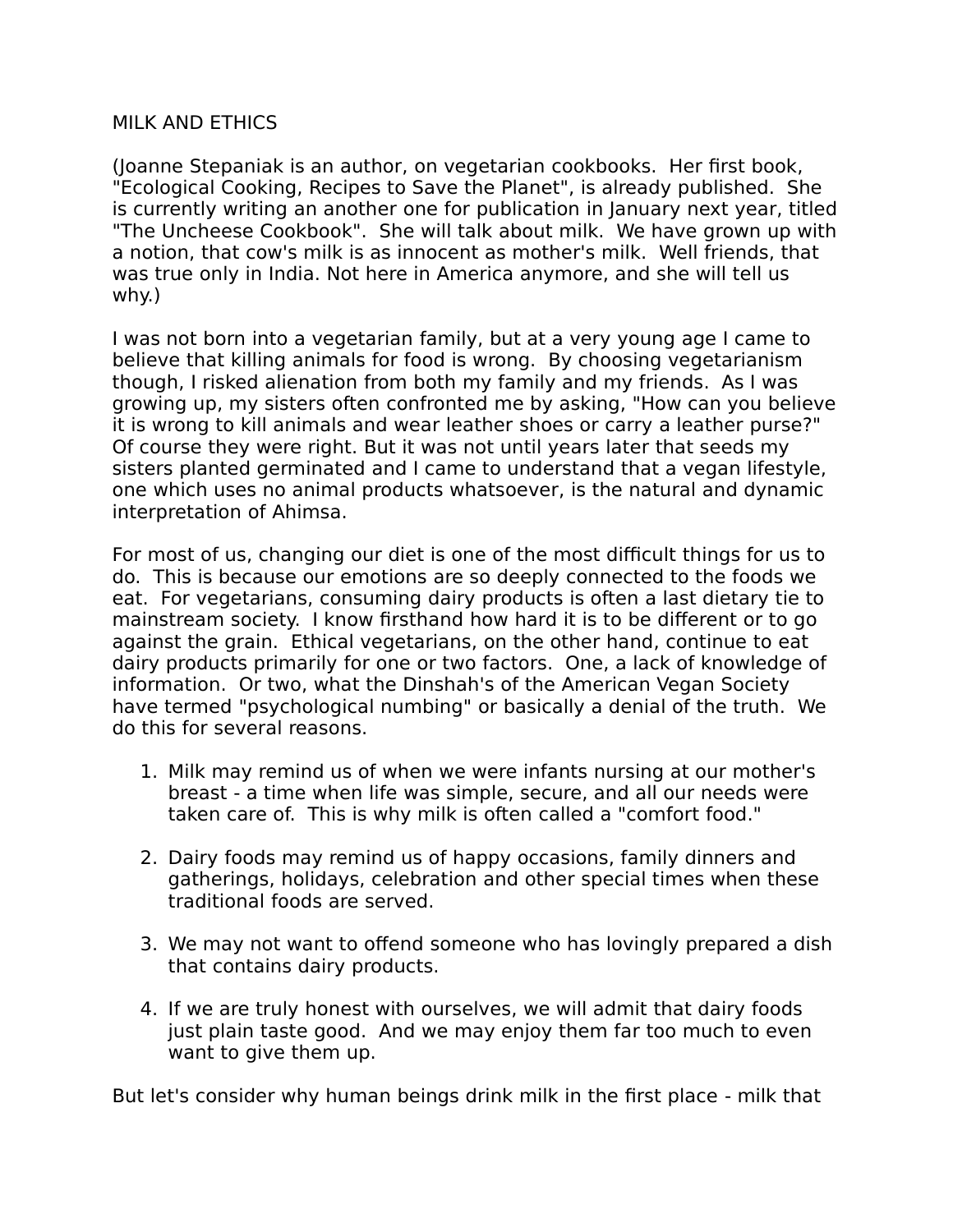is designed to nutritionally, biologically and psychologically to sustain and nurture not human beings but young calves! I believe the answer is simple. We drink cow's milk because we can. We do not drink the milk of elephants, or take the milk of tigers or even use the milk of horses. We take the milk of some of the sweetest and most docile creatures on earth - animals that can be easily herded, harnessed and controlled. We drink cow's milk because we can.

But there are two very odd things about our drinking cow's milk. First, human beings are the only specie of mammal that drinks milk throughout adulthood. In other words, we are the only mammal that is never weaned. Furthermore, we are the only specie of mammal that drinks the milk of another specie! To realize how absurd this truly is, imagine a cat suckling a pig or a dog suckling a horse, or - and this is what we are truly doing when we consume milk - a human being suckling a cow's udder.

We have been mislead in this country to believe that milk comes from contended cows living on idyllic country homesteads, generously giving us what is meant for their babies. Nothing could be further from the truth. Dairy cows are confined to concrete stalls 10 months out of the year, attached to electric milking machines 3 times a day, and forced to produce 3 to 4 times more milk than their progenitors. They are medicated, tranquilized, implanted with hormones, artificially inseminated and kept perpetually pregnant for one purpose only - to provide continual production of milk at the cheapest possible cost.

Their daughters are born into the same lifelong enslavement. But their sons face an even more gruesome tribulation. From birth they are chained and immobilized, forced to suffer deliberately induced anemia, and confined to wooden crates no bigger than an unfolded newspaper so that as they grow their crate becomes smaller and smaller. They are unable to experience even the most rudimentary pleasures of life such as nuzzling and nursing their mother, licking themselves, walking or even lying down! - until at the mere age of 4 months, these normally wide-eyed and frisky youngsters will be brutally slaughtered to be turned into that gastronomical delicacy called veal.

Their mothers, spent and exhausted, will endure only 4 years of what would normally be a 20-25 year lifespan. When they can no longer produce the demanded level of milk, they will be packed onto trucks for transport to their final destination - the slaughterhouse. There is no denying the ghastliness of the dairy industry and its extricable correlation to the horrors of meat production.

Those of us who strive and follow the path of Ahimsa must ask ourselves is this - once we are aware of and understand all of the implications and motivations behind our dietary choices, can we, in good conscience,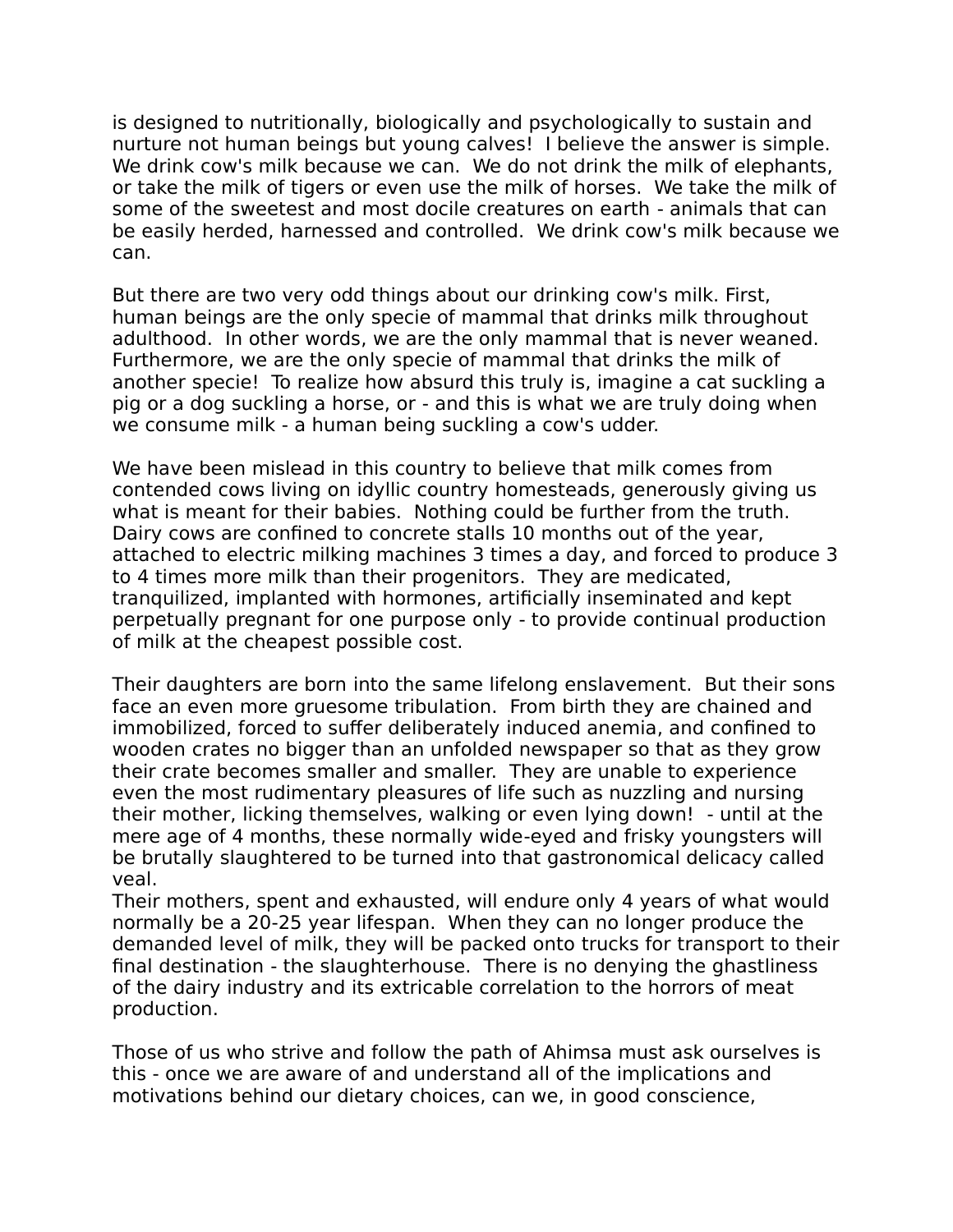continue to justify and rationalize choosing dairy? (An another point to consider is that we know that, many of our Indian people die of heart diseases. One of the reasons is that our diet is very rich in dairy products, such as ghee, butter, cheese, and sweets, especially in the affluent Indian society. We definitely need to consider, very seriously, this link of high cholesterol and heart problems, and drastically cut down, if not totally eliminate, these milk products, for our own health, if not for cows.)

### EGGS - CHECKING INGREDIENTS LIST - RESTAURANTS

(Now we will hear a young speaker, Miss Michelle Grant. Outside she looks and feels very much like a college student. But inside she is a pretty mature person. Born in a typical American family, she knew meat and potato more than broccoli and bread. But some seven years ago she had a change of heart. I would like to say that she became a Jain! As a teenager, she had a tough time facing her family, but still she became a vegetarian. And now in order to help others, she has started a group, called "Go Vegetarians!" Let us hear her side on vegetarianism.)

I will talk on the social conflicts with being a vegetarian, checking food labels, having grocery stores and restaurants become more responsive to vegetarianism and the problems with eating eggs.

After being here this weekend at the Jain Convention, I am convinced at least in theory that those practicing Jainism are all vegetarians, and many of you are lifelong vegetarians, so it isn't considered unnatural either.

In countries like the United States, vegetarians are still considered strange. And while vegetarianism is becoming more trendy, we still need to make the food industry aware of the fact that there is a demand for this way of eating.

At this time they don't always make things easy for vegetarians when we are eating out or grocery shopping. When eating out in a restaurant you aren't familiar, always make the server aware that your party is vegetarian and if they don't offer anything on the menu, request something special. Some chefs may turn their noses up at this, but most are willing and able to accommodate vegetarians and they like being given an opportunity to experiment with their creative and challenging fare.

When you're grocery shopping, it's inevitable that you will have to read labels on some products. I won't go through a long list of what is in various products. I use a very simple formula, because I am not a chemist: "If it has 15 letter words that I can't understand, I don't buy it." It's probably not good for me anyway. There are groups like the New England Anti-Vivisection Society, based in Boston, MA, that publish a comprehensive list of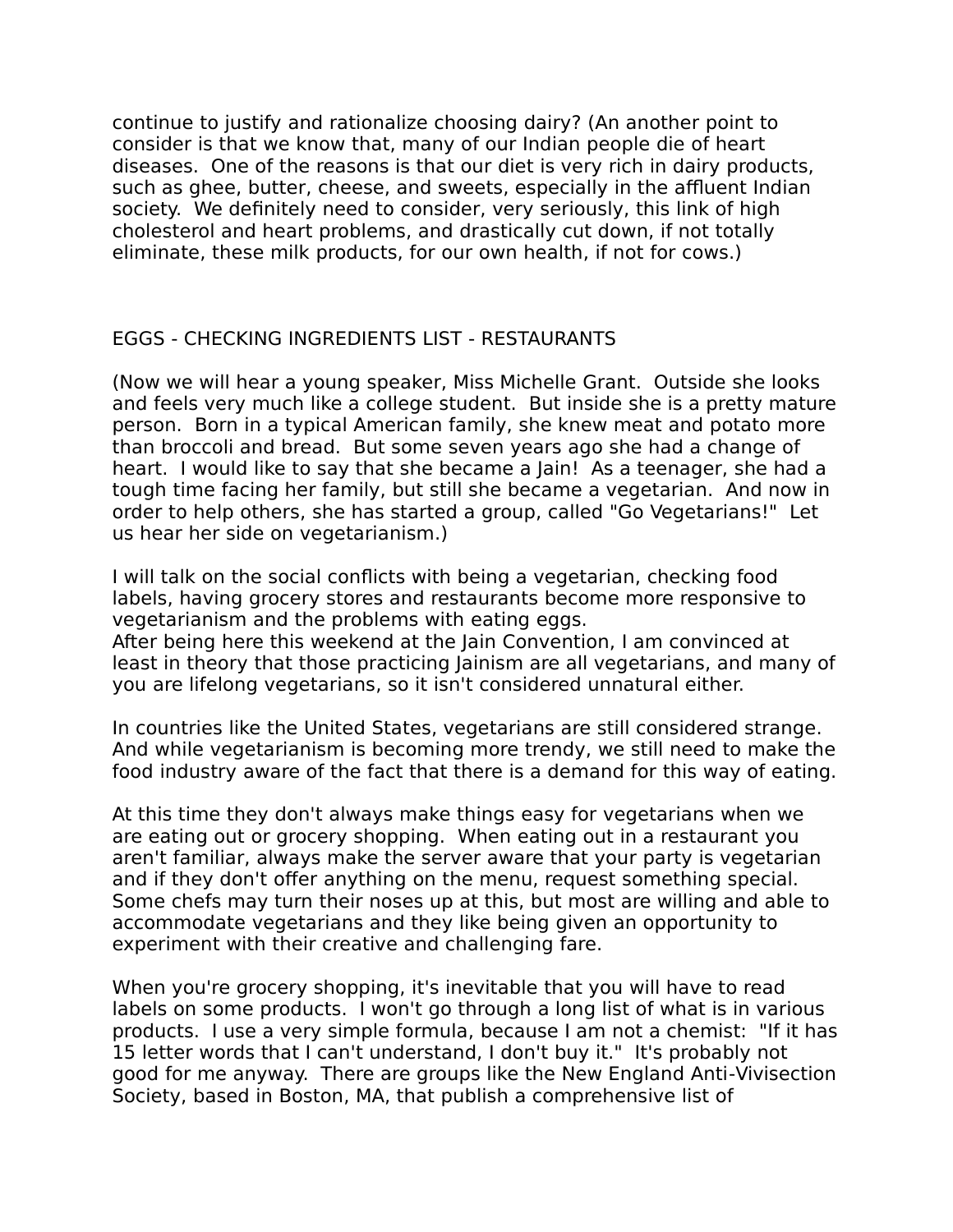ingredients and whether those are vegetarian or not.

Now as I understand it, the Jain religion does not allow eggs to be eaten, although I'm sure that at least some of you probably consume them. Let me tell you, how these eggs are produced.

Layer hens, the chickens used to lay eggs for consumption, are typically raised in an intense mechanized system, four to five birds may inhabit one cage, a little larger than the size of a record cover. They can't even spread their wings.

In order to keep them from pecking one another due to stress, the farmers cut off their beaks, which is a painful procedure. They may also cut part of their toes to prevent fighting. The chicken spend about 9 months laying eggs before their productivity begins to wane.

The feeding, water and waste removal is done entirely by machines. Even the lighting, which is kept at a dim level, is mechanized. They never experience sunlight until they are sent to be slaughtered, and their bodies used for meat. Literally thousands of birds are in each large barn like this.

All of their instincts to walk, scratch, dust bath, and roost are taken away from them. So even though no animal is actually killed for eggs (except that an unborn chicken that could have lived), tremendous suffering is prevalent. And in the end, they are slaughtered and used as by-products in dog or cat food or as an ingredient in soup or in anything else.

There are many vegetarian techniques to replace eggs. You could simply use egg-replacer sold at stores, or use tofu in your cooking. Or you can see some of the books being sold by many vegetarian vendors.

### HOUSEHOLD CLEANERS, CRUELTY-FREE SHOPPING

(All our knowledge about the cruelty-free items comes from our Gurus at various vegetarian societies and animal right groups. One such Guru is present here, Mrs. Freya Dinshah. She runs the American Vegan Society, with her husband Jay. The Vegan Society holds its own annual conventions like ours. They also publish a magazine, "AHIMSA", that inspires, as the name implies, to Ahimsak life. Today we will hear from her, about the many animal ingredients found in many household cleansers, soaps, and shampoos, and more importantly, how and where to buy clean, cruelty-free products.)

To talk about cleaning (whether cleaning the home or our body), we need to first understand a little about soap and detergents. Soap is made by the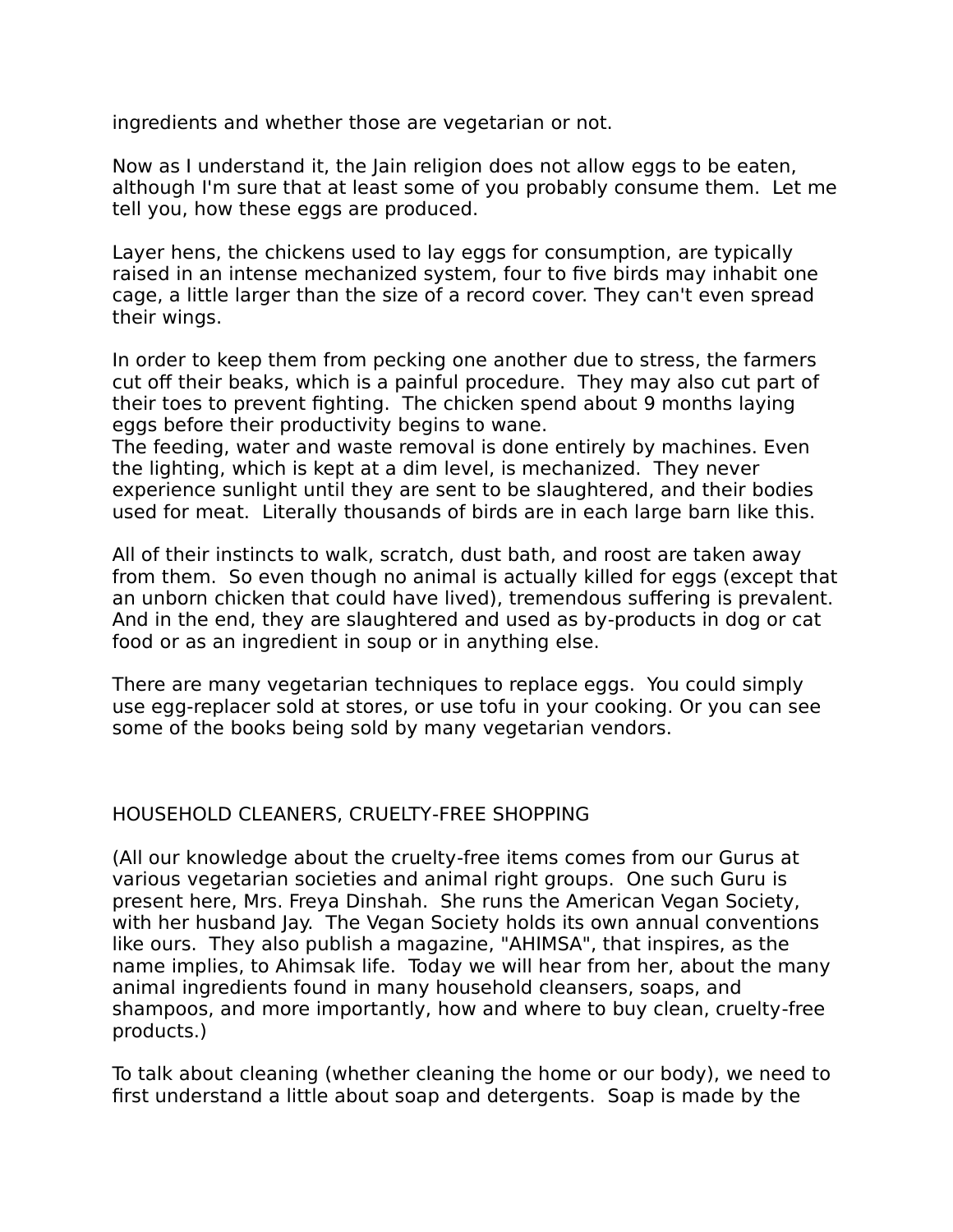action of a strong alkali (such as lye from wood ash; or soda ash from brine) on fat. The process is called saponification. The fats can be either animal fats (from the meat industry) or plant fats and oils (such as coconut oil, olive oil, etc.). In Western countries mostly animal fats have been used because they are abundantly available with the need to use up these "by products" of a meat-eating culture. They have also been comparatively (if artificially) cheap. Tallow is the name given to fat from cattle and sheep. There is also pig fat, called lard.

A by-product of soap manufacture is glycerin, which is an ingredient found in many cosmetics, body creams, lotions, shampoos, toothpastes, and so on. It is a solvent, humectant, and emollient. Whether glycerin is of animal or vegetable origin depends on the fat source used in making the soap.

Detergent (using the word as it is commonly applied to laundry and dishwashing products) are not prepared with fats and oils as are soaps. They have certain advantages over soap in that they do not produce a scum when used in hard water, they don't leave a whitish residue on glassware, or leave a dullness of hair. Detergents are made from fatty alcohols, which can be derived from various sources. Originally, the source was from the body oil of whales; later sources have been coconut oil, palm kernel oil, and tallow. Today, the fatty alcohols mostly come from the petrochemical industry, made from propylene gas.

In the U.S., such companies as Procter and Gamble, Colgate-Palmolive, Arm and Hammer, are not using animal derivatives in their laundry and dishwashing detergents, according to information available from them. This is not necessarily true in other countries where local conditions, customs, and the availability of raw materials may be different from in the U.S.

Many other agents are added to the basic detergent to increase its action, and some of these are trade secrets. Also, a firm may tell you what they think you want to hear; or they may classify as "non-animal" (in its pure state) a chemical that has been refined from a raw material such as tallow.

Detergents create environmental problems. They make foam in rivers, and retard natural sewage breakdown in septic systems. If they contain phosphate, this feeds and promotes a choking growth of undesirable algae and bacteria in waterways. And, the industry tests new products on animals. it is better to stick to older products that are known to work well. More important than this is to use products with no animal ingredients, because animals are always suffering and killed for ingredients, whereas animal testing is time-limited. (Each year, "food animals" slaughtered outnumber lab animals by a ratio estimated at anywhere from 60:1 to 100:1.)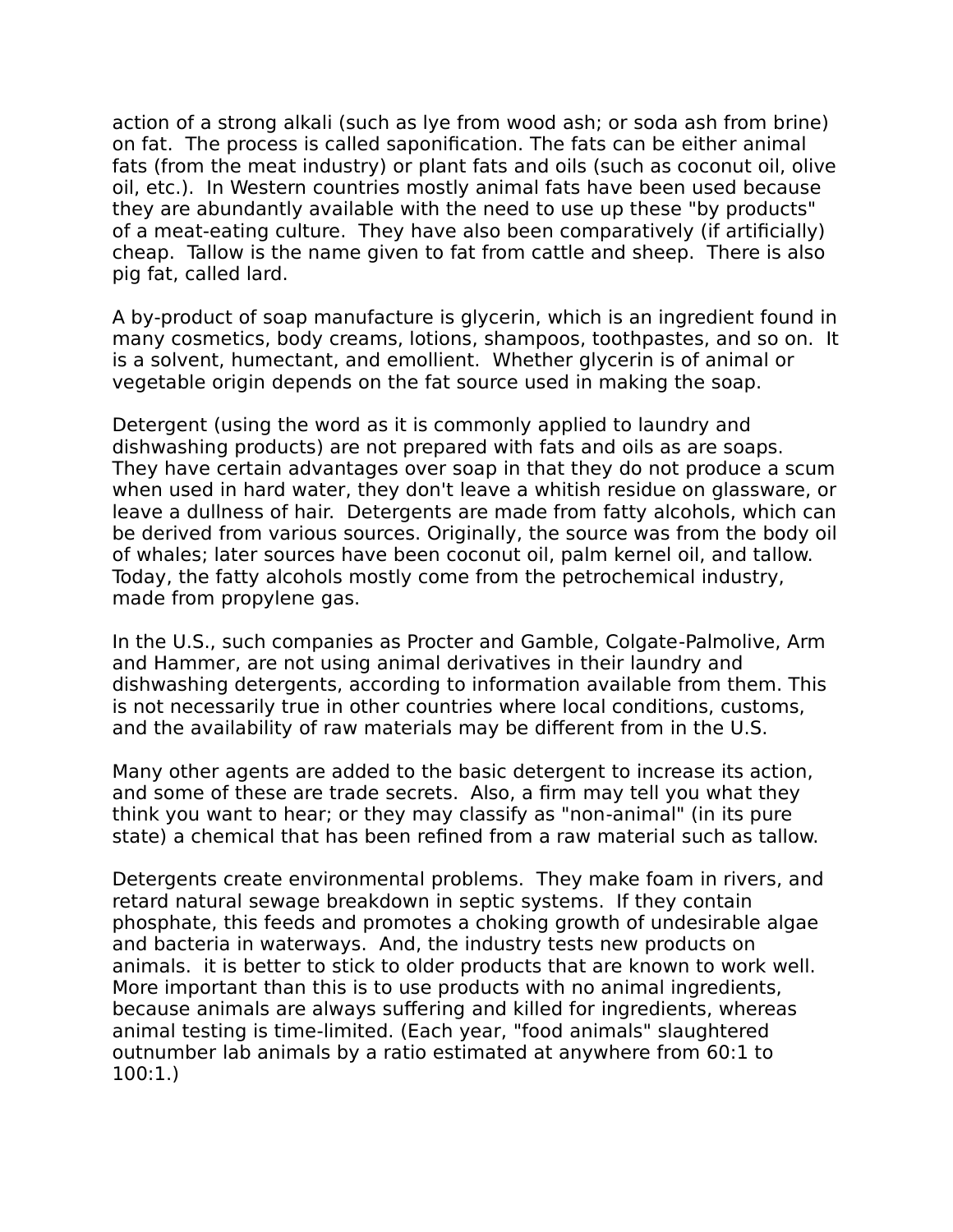A soap shampoo contains oil (mostly coconut oil, a little olive oil), some alcohol and about 50% glycerol (animal or vegetable in origin). Soapless shampoos, detergents, contain about 50% sodium lauryl sulfate (a synthetic detergent derived form coconut), and sodium stearate (from either animal or vegetable fats). The fragrance is usually from herbs. Cream shampoos usually contain lanolin (wool fat), and opacifiers (probably from animals). Special- purpose shampoos may contain egg, conditioning agents from plants, and glycerin. Keratin is a protein derived from wool or feathers used in shampoos to mend hair damaged by permanent waves.

What Can We Use?

First, let us consider basic simple products. In the supermarket you can find coconut oil based soap (a kosher bar soap), and vegetable glycerin body soap (such as Clearly Natural available on the east and west coast of U.S.). From janitor supply places you can get liquid hand soap. (liquid soaps are more often vegetable based than are bar soaps.) This can be used for baths, and with washing soda for laundry purposes. It is called coconut oil soap but actually contains more tall oil from pine trees a by-product of paper making. ("Tall" is the Swedish name for the pine.) People with sensitive skin may find the mild bar soaps more suitable for the bath.

Good cleaning agents from the supermarket are: vinegar, lemon juice, borax, baking soda, washing soda, rubbing alcohol, feldspar cleanser (Bon Ami Polishing Cleanser), ammonia. Most of these have cleaning directions on the box. (Some "environmental" products are such basic substances packaged at a fancy price.)

An easy way to find other products, especially toiletries, cosmetics, and cleaning products, is to order from mail-order companies that handle only items without animal ingredients; such firms are listed in Ahimsa magazine (from the American Vegan Society, Box H, Malaga NJ 08328). The people we list are known by us to be conscientious about researching any item they sell.

Health Food Stores carry a number of items that you can recognize if they are clearly labelled. A valuable listing is prepared by Beauty Without Cruelty N.Y. (Charity) of companies that do not test on animals; different symbols indicate products which do not contain any animal ingredients; those that do contain beeswax or lanolin; and those with slaughterhouse ingredients. A helpful booklet is also sold by AVS, titled "Animal Ingredients And Their Alternatives".

# **SILK, LEATHER, PEARLS, IVORY, SHOWOFF ITEMS**

(Now Saurabh Dalal will talk about his personal experiences with cruelty-free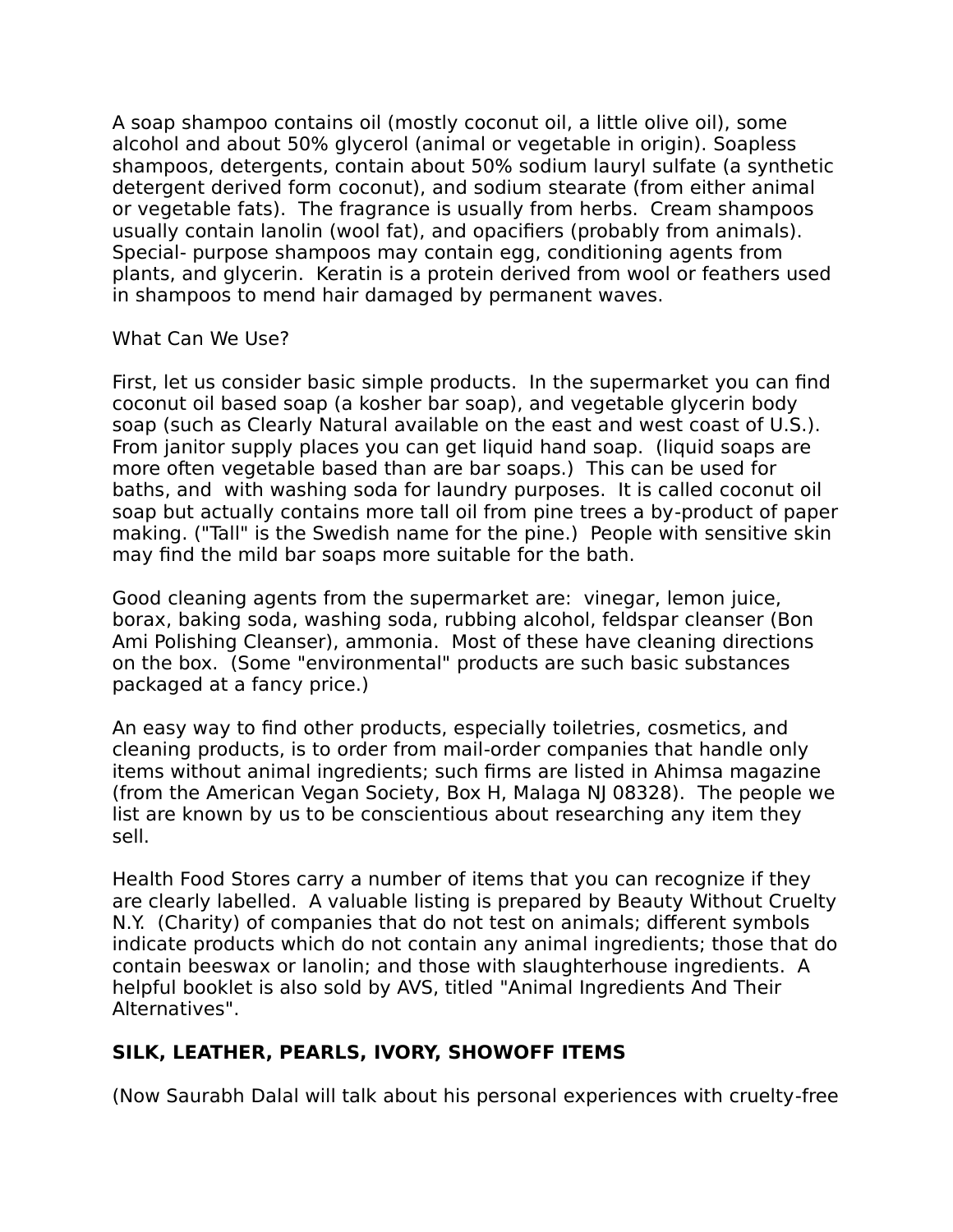life. He also has a very strong commitment against use of silk, leather, pearls, ivory, and other show-off items. Now we will hear from him, why, and what are the alternatives that he recommends.)

I'd like to first give you a brief background about myself. I am a Jain and was brought up in a fairly normal Jain environment. My parents have been fairly active in the Jain community - my father who many of you may know has done quite a lot with the Jain community here and my mother who has been devoted and very firm in her convictions to the religion.

A few years ago, I started to question many aspects of my life as most people do from time to time. I also started meeting a lot of people who lived very unique, more cruelty-free lifestyles. These people had made many changes in their lives. As for diet, they had gone from a meat-centered one to vegetarianism to a vegan or no-animal product whatsoever diet. This vegan diet refrains from consuming meat, fish, and fowl as well as even dairy products, honey, gelatin and the like. Being vegetarian was easy for me; I had to do very little as I was brought up that way.

These vegan individuals amazed me and I took great interest in learning more about their ideas and way of living. Needless to say, these people were a tremendous inspiration and my transition to a vegan lifestyle made me appreciate the sacrifices and difficulties that they and others had gone through. Giving up foods which I enjoyed very much and was very accustomed to was somewhat difficult. The point here is that by consuming these items and implicitly supporting those industries, I was directly responsible for the suffering of many animals.

Along with diet, the vegan lifestyle involves choices each of us makes as consumers. Clothing is one such area which holds so much importance. From the available literature, I began realizing some very shocking facts about the manufacture and processing of the everyday things we wear. I became more aware of the great deal of violence involved in silk, leather, down, wool and others as they applied to clothing.

First I'd like to address silk. Silkworms, at a certain stage in their lives, go through a metamorphosis where they turn into butterfly like moths. In preparation for this process, a silkworm spends a week spinning a protective cocoon. It will reside within this cocoon for two to three weeks enabling the transformation. Although the cocoon is basically the silkworm's dry and hardened saliva, it is also a continuous, fine, silky thread which can be many hundreds of feet in length when unraveled. If the silk moth emerges from the cocoon, the thread breaks into many small, commercially less worthy pieces. Therefore, the manufacture of silk requires the killing of the insect inside the cocoons by either placement in boiling water or drying in ovens. About 2500 silkworms are required to yield a single pound of raw silk. This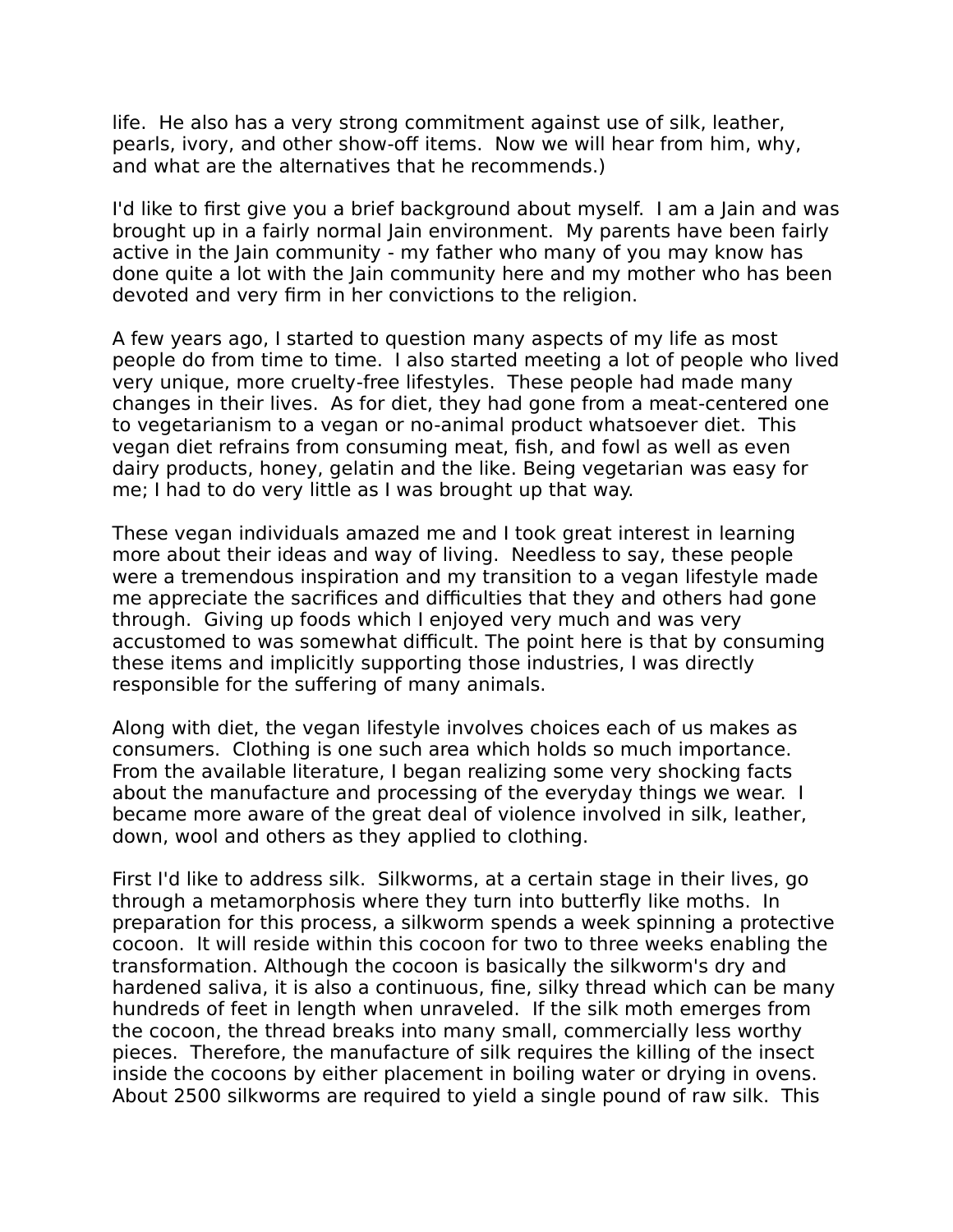translates to many hundreds of silkworms for an impure silk tie and several thousand for an impure silk saree - shocking numbers indeed! Can we instead beautify our bodies with polyester, rayon, nylon, silk tree fibers or even cotton fabrics? The time to question our traditional view on silk as exquisite is long overdue.

Now I'd like to talk about leather. Leather is the chief "by-product" of the meat industry and its use directly and significantly contributes to the profits of that industry. When we buy leather, we're bringing the price of meat down; we're making it more economical for the meat industry to be in business. The purchase of leather shoes, belts, bags, jackets, seats/furniture, sporting goods, etc. contributes to keeping the slaughterhouses running - a business activity which we all are so morally against. Many animals like cows, pigs, horses, sheep, goats, and buffaloes are killed for their flesh and hides as well as "exotic" and sometimes endangered animals like kangaroos, alligators, snakes, and ostriches. Worth noting further is that leather and other hides are not by-products in the true sense of the word because many animals are now raised primarily for their skins. Canvas, rubber, cotton, and synthetics like plastic and vinyl are all durable and usually less expensive alternatives. They can even be "Better Than Leather" as you might have seen on some synthetic product descriptions and do not require mass slaughter or the savage hunt. Although some synthetics at present are environmentally unfriendly, the leather industry quietly causes severe environmental problems as well and the products are far from bio-degradable. We can choose to not involve ourselves in the exploitation of animals and support other industries, which may, in turn, improve their manufacturing processes. Can perhaps resolve to limit our overall purchases thereby minimizing the extent of our harm to the environment as well. I'd like to emphasize that the story behind down, wool, and fur is pretty much the same as what I've just described.

Other items which are related and whose use also involve much harm are pearls and ivory. Many of us may wear or have pearls and not really understand the way in which they are obtained. A pearl is produced as a response to a foreign substance such as sand, which may enter inside an oyster. Because the oyster is not accustomed to having this painful particle, it secretes a liquidy substance to surround the particle and hence, dull the pain. This secretion solidifies and is called nacre or mother-of-pearl. The larger the foreign matter, the greater the intensity of pain. The larger foreign particle results in a greater secretion, which becomes a larger pearl. Cultured pearls are produced by artificially inserting a foreign particle inside individual oysters on a mass scale. Over a period of years, each oyster deposits layers of nacre around this substance to ease the pain. Since the hope of cultured pearls is to yield pearls of greater size, a slightly larger starter particle is used to build up from. When it comes down to it, pearls are a product of pain. A cultured pearl is perhaps even a product of greater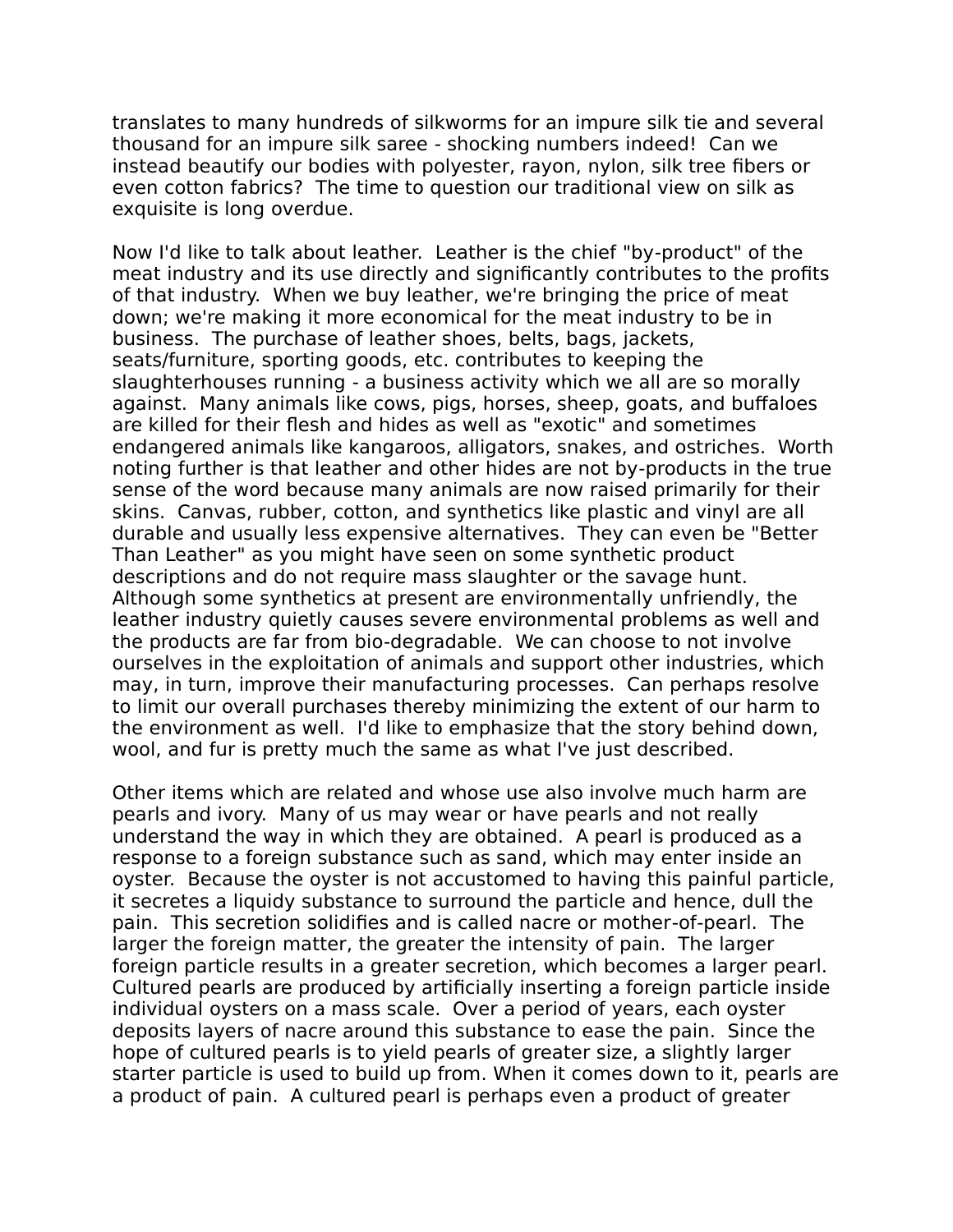pain. To remove a pearl from an oyster often means killing the oyster. How badly do we need such decorative items around our necks? As I'm sure you're aware, alternatives are readily available.

Ivory is obtained by removing the tusks of elephants, which many times has required or resulted in the killing of the elephant. When the elephant is not killed, one can imagine the pain it must go through. An international ban on the trade of ivory has been imposed to reduce the demand for this item, which has translated, to the deaths of so many elephants each year. Even with the ban, many people continue to purchase ivory. Since the demand continues, people called poachers illegally continue to kill elephants for their ivory because it is so lucrative. Numerous plastic alternatives exist which can be substituted for showpieces, which traditionally would have been made from ivory. Vegetable ivory is also available which is derived from the ivory palm. The question is the same - how badly do we need these items which require pain and death?

These ideas I'm sure are all interesting and sometimes even informative but the importance is lost if we do nothing about them. We must continually find new ways to incorporate less violent and more humane ideas into our daily lives. I think that is the gist of what I'm trying to share with you. Firstly, please be open to learning - the literature is abundant with evidence, facts, studies and so on. We have a number of organizations that have tremendous information. Please go visit them and talk to the people there.

We can accomplish so much more if we all work together. Jains can get more involved. We need to start a Jain Vegan Network. I think it is a very interesting idea and if any of you are also interested, I'd very much like to talk to you.

Jai Jinendra and Jai Ahimsa.

### **DRAIZE TEST, ETC. - PROCTOR GAMBLE**

(A young Jain lady, Miss Mona Shah, will take this subject further into what is in the heart of all the girls, the cosmetics! An innocent looking pretty lipstick may not necessarily be innocent. Not only an animal's fat may have gone into making it, it may also have been cruelly tested on animals. Recently we have become aware about them, because of publicity in the media, about what these tests are, and that many big companies are under pressure to abandon them. Mona will tell us more about them in details.)

Each year some 14 million animals suffer and die as a result of testing for cosmetic and personal care products. Animals are put through a great deal of torture and pain to satisfy one's personal vanity.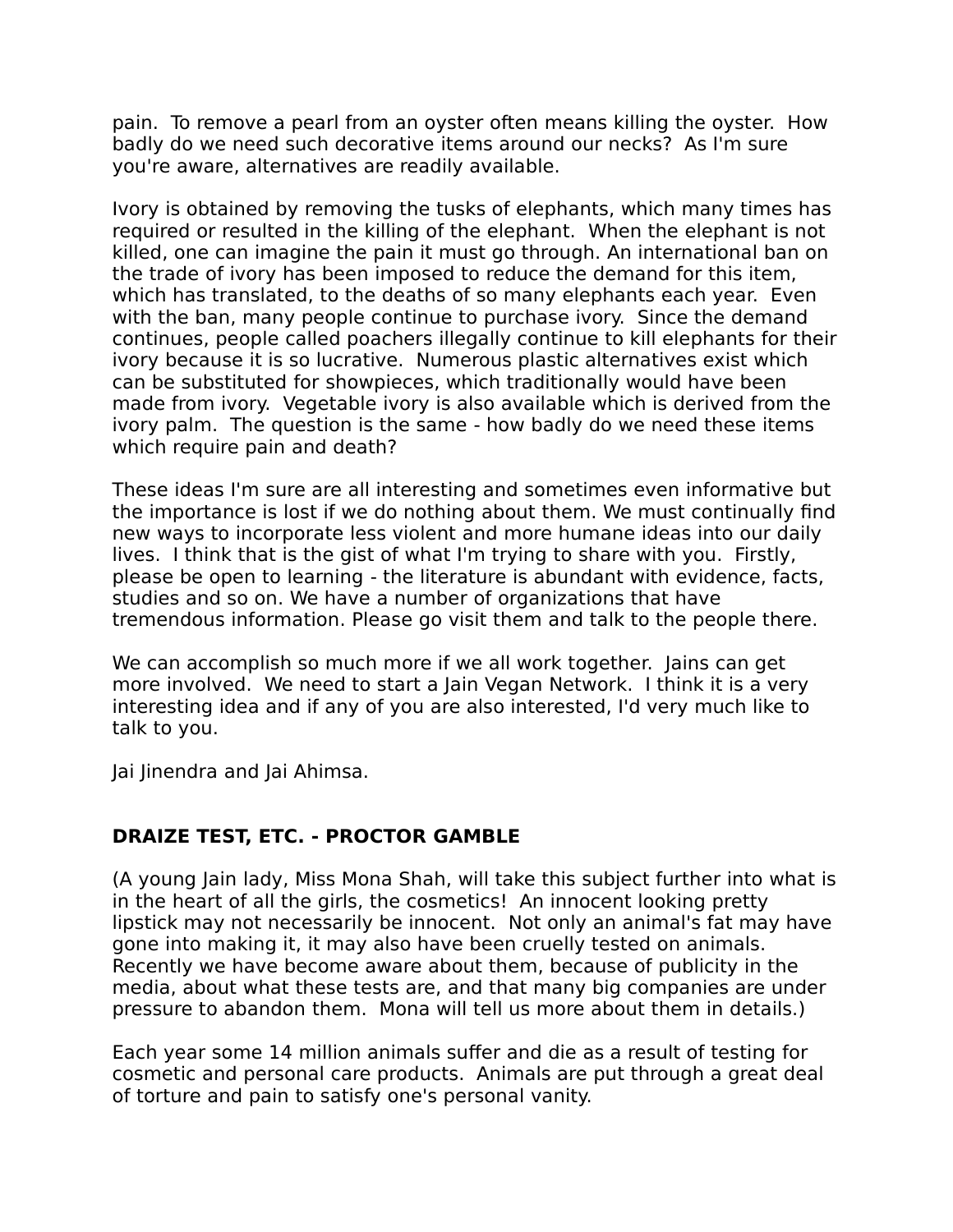Some examples of the test that are conducted upon animals include: The Draize Test where ingredients are applied to rabbits' eyes in order to measure irritation.

Another is the LD-50 where animals are forced to ingest large amounts of potentially lethal substances.

And finally, the Acute Dermal Toxicity test where substances are rubbed into animals' skin to check for irritation.

These tests have been painful and many times fatal to the animals. However, this was thought to be the only real way to determine if the chemicals are harmful.

But this is no longer the case. Today there exists many alternatives to animal testing.

One of these is In Vitro Testing where tests are conducted on human or animal cells rather than on whole animals.

Another alternative is relying upon natural ingredients and formulations that have already been tested and approved. Since synthetic ingredients are the reason safety test are needed, it may make sense for companies to go back to nature and incorporate time-tested plant and herb extracts into cosmetics.

Thankfully, many big cosmetic companies have started employing some of these alternatives within the past few years and have reduced or ceased animal testing all together.

The Body Shop debuted in 1976 and has championed environmentally sound principles such as natural, non-animal tested ingredients. Estee Lauder has replaced the Draize Test whit a series of four In-Vitro tests. And other companies such as Revlon, Dial, Avon, and Neutrogena have ceased animal testing all together within the past 3 years.

Therefore, as we look to the future, the good news is that since the 1980's the number of rabbits undergoing the Draize test has decreased by 87% and the number of animals used in all other tests fell by 73%. However, there is still a great deal of progress to be made. Proctor and Gamble is a major company who continues to this day to test upon animals. But they too, will stop the testing if they are forced to do so. The decision lies within all of us. I'm not saying "Don't use cosmetics" because I use cosmetics too. What I am saying is that there are many choices, which are available to us, so please, be aware of the company's background when making that choice.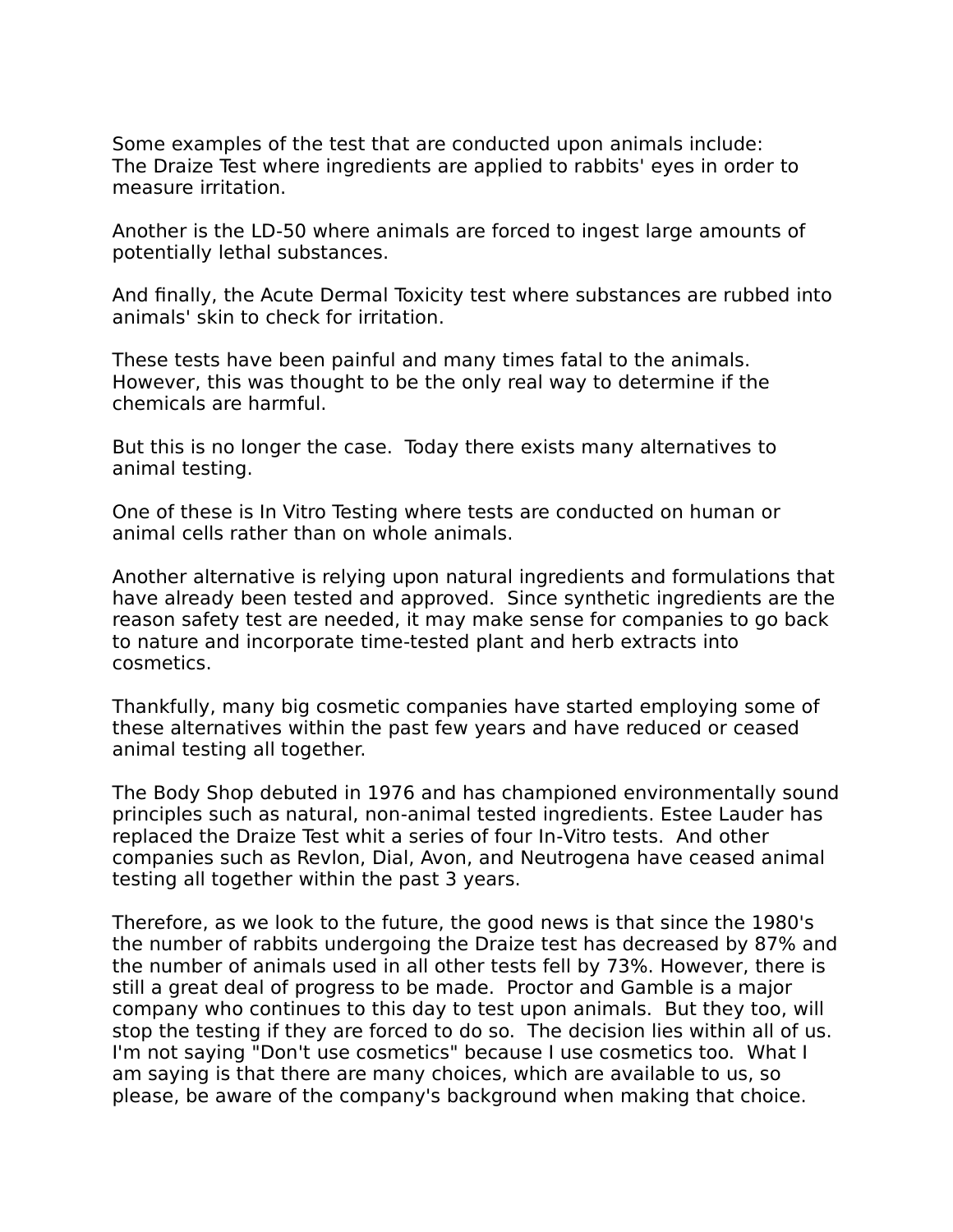And then hopefully animal testing for cosmetic purposes will cease altogether in the near future.

(If you are employed by a company that conducts these tests, as a Jain, you should refuse to do so. Very few Jains, if any, would work in a meat processing plant, or a meat serving restaurant. Several years ago I put my well established job on line, when I came across preparing price proposal for a tuna-fishing company.)

## **DISSECTION IN CLASSROOMS - 800 HELP HOTLINE**

(All the high school students taking biology, go through a very traumatic experience, called dissection of a frog. We normally take it for granted, that it is the only way of learning what is inside the body. But American Anti-Vivisection Society does not agree with it. Neither does Physician's Committee for Responsible Medicines. And both of these groups are very prestigious and professional. Our older son recollects that he felt very shaken up, when he experienced dissection of a frog. At that time we were not aware about our rights against it, but by the time when our second son's turn came, we were prepared. We asked for an alternative, and we got one. Our next speaker, who is a similar student, and the youngest one in our group, is Maulin Shah. He will talk about his personal experience, and what the alternatives he might have taken, if he had known earlier.)

I am a junior at Diamond Bar High School in the State of California. I have experienced the traumatic feeling of dissecting a frog. A frog is not the only thing that is on a teacher's agenda to dissect during the whole school year. The students and teachers at my school have also dissected a worm, a cow's eye, and a pig's brain. The brain, however, was only dissected by the teacher and observed by students.

My feelings towards this issue are fairly mixed. In one way I think it is a very educational process. But in another way it is also very cruel and inhumane. The human society today is very dependent on exact information. A lot of the schools prefer that the students get to dissect the frog because it supposedly teaches them some moral values of life.

Many students like myself do not know that they have rights against dissecting a frog. If I had known about these rights I might have not done what I did. I got lucky, because my eighth grade Biology teacher respected me for my religion and let me partner up with another person. My partner did all of the dissecting and I did all the identifying. However, some schools even let you bring a letter from a parent or guardian saying they do not want their child to dissect a frog or an another animal and the teacher will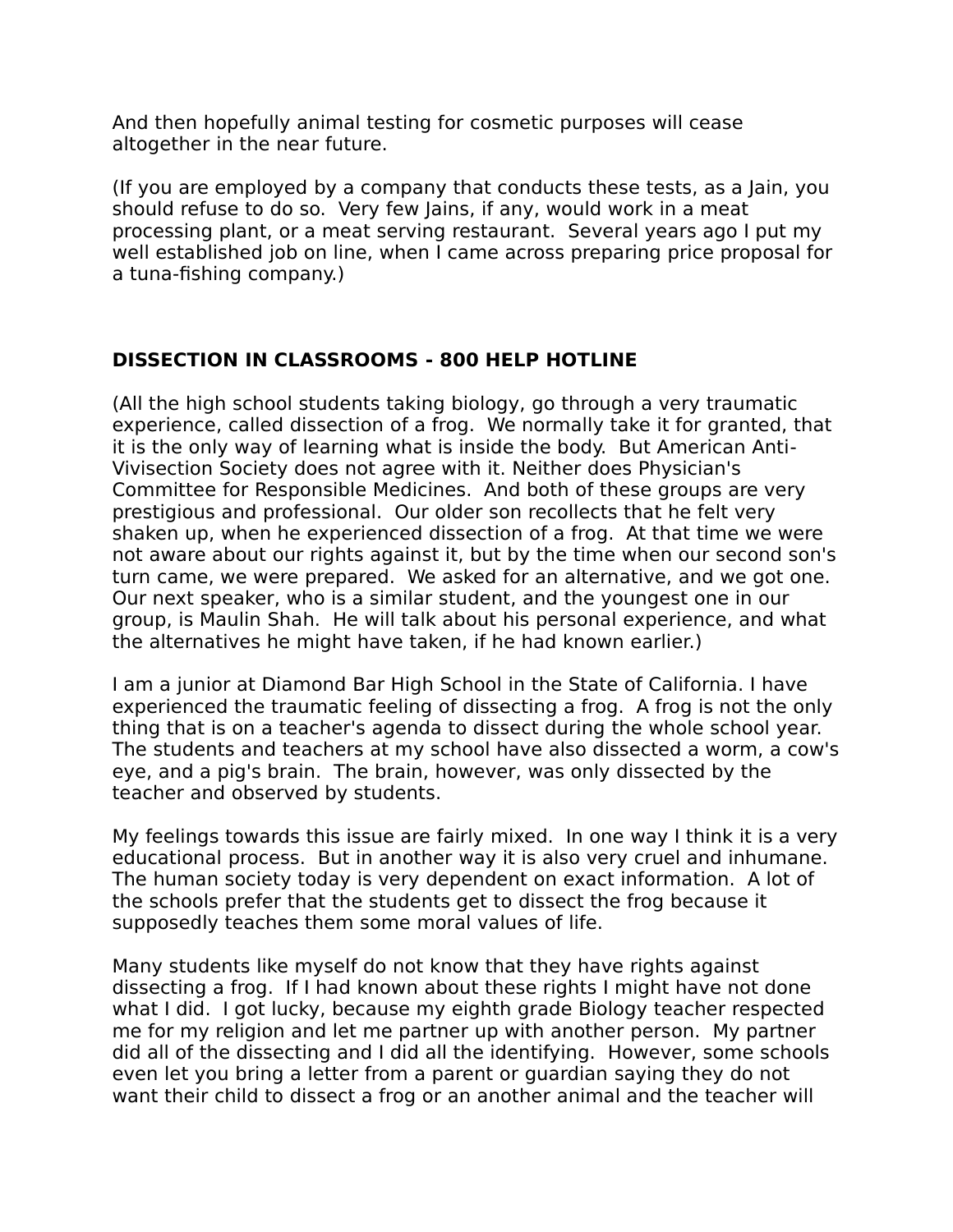give the student another assignment to work on.

There are, however, several alternatives to dissecting a frog. These alternatives would be a video made by Instructavision called "The Frog Inside- Out" which shows the external and internal structures of the frog and compares them with human structures. Other video's would be the "Frog Dissection Explained", and "Dissection of the Frog" which show an "anatomical" model of the frog where the frog can be taken apart or put back together. Schools also have the choice of using computer simulations such as "Operation Frog" from Scholastic Software.

In 1989, the State of California passed the CA AB 2507, which allows students to choose whether they want to participate in the dissecting of animals in science classes. California is the first state to pass such a law. There is also a Student Hotline to help students, teachers, and school officials to understand and respect the students' rights. The phone number to this hotline is 1-800-922-FROG.

There are a substantial number of frogs being killed for their use in science. In my school district, there are only two high schools. In each high school, there are about five teachers that teach about five classes each day. If you do some adding, you will find out that there are ten teachers in our district.

If you multiply ten times five, you get fifty classes. With about thirty students in each class, you get 1,500 students. The teachers usually partner students up now because of the budget cuts. If you do all of that number crunching, you would get about 750 frogs. This is only in my district. There are over 700 such districts in the State of California. If you look in this way at each district, the total number frogs killed would come out to 525,000 frogs a semester in California. However, this number is low, because some districts have up to five high schools, so the actual number of frogs killed is even higher.

When you are refusing to dissect an animal, you should know how far you are willing to go, and accept your limitations. You should also ask your teacher before the school year starts whether you will be required to dissect. If your teacher does expect you to dissect, tell him or her right away that you do not want to do it. Be ready to tell your teacher the reason why do not want to dissect and when you do tell your teacher, be sure to be kind to him or her. Some teachers do not know any other way of teaching science because that's how they were taught. If you respect your teacher's beliefs, they will respect yours. Always be ready to face arguments against your beliefs. Always keep notes about who you talked to and what you said to that person. Put dates on your notes just in case you need to use them at a later time. And if you need help or advice, feel free to call the Student Hotline. The number again is, 1-800-922-FROG.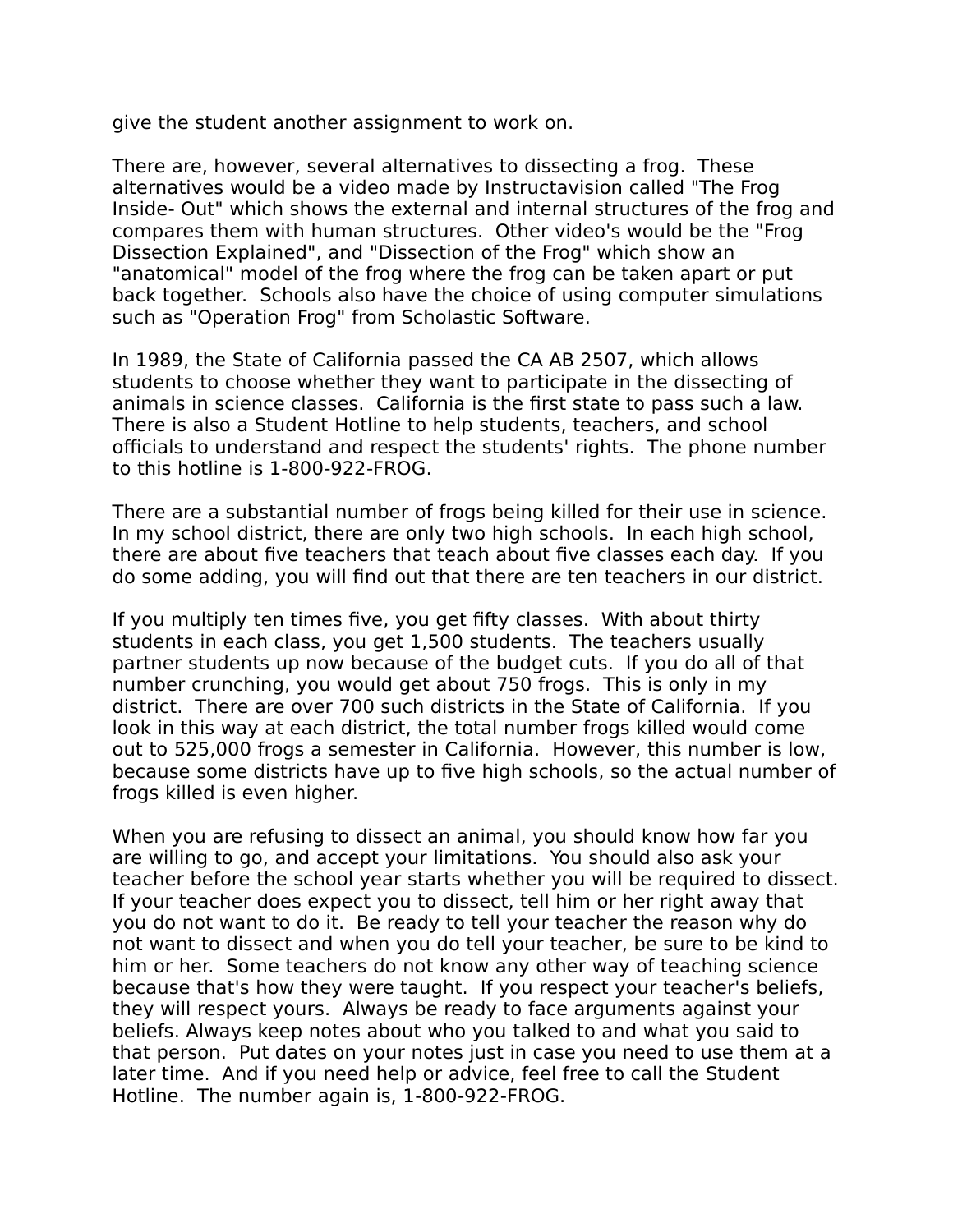(If you do some number crunching, you will notice that it comes to 5 million frogs a year, all over the nation. We can save 5 million lives, by switching to video and computer based alternatives or plastic models. All the Jain students should take leadership in this area.)

## **ANIMALS IN ENTERTAINMENT**

(We all visit circus, zoo and sea world for fun, thinking that it is also educational for our children. But have we ever considered, what the animals behind the bars feel like? What if it were you? Would you like a punishment of lifetime confinement in a room, without ever having done any crime? Would you like to perform abnormal yogasans, for the fear of being whipped by your trainer? We also buy pets for company. Aren't they cute and beautiful? But again, is it their natural life? Miss Tracy Eakin is an Animal Advocate for these poor, voiceless animals. She will now present her case.)

Some people see animals as a form of entertainment, instead of as individuals who deserve the chance to live natural lives in their natural habitats. These people that exploit animals in the name of entertainment would like you to believe that they are well-treated and content. The grisly reality behind this facade reveals quite a different picture. Animals forced to perform in shows, races, or other forms of entertainment are the unfortunate victims whose physical, social, and behavioral needs are often ignored by those who profit from their misuse.

This manipulation of animals in the entertainment industry exists in many forms: as zoo's, circuses, horse and dog races, rodeo's, petting zoo's, and many more. These animals are inhumanely acquired, confined, trained, and subsequently disposed of.

Animals that appear in zoo's and circuses are stolen from their natural habitats as babies. Often, the mother must be killed as she fights to protect her little ones. These animals are taken away from their natural environment, are placed into unnatural settings, and often are subjected to climates that nature did not prepare them for. For example, the hot summer months can be extraordinarily hard on bears, while lions suffer while in cold climates.

Physical punishment has long been the standard training method. The whips, muzzles, and electric prods that are used during circus acts should serve as a reminder that the animals are being forced to perform stunts that they instinctively know to be dangerous. The only way to get a lion to jump through a flaming hoop is if he thinks there is even greater punishment if he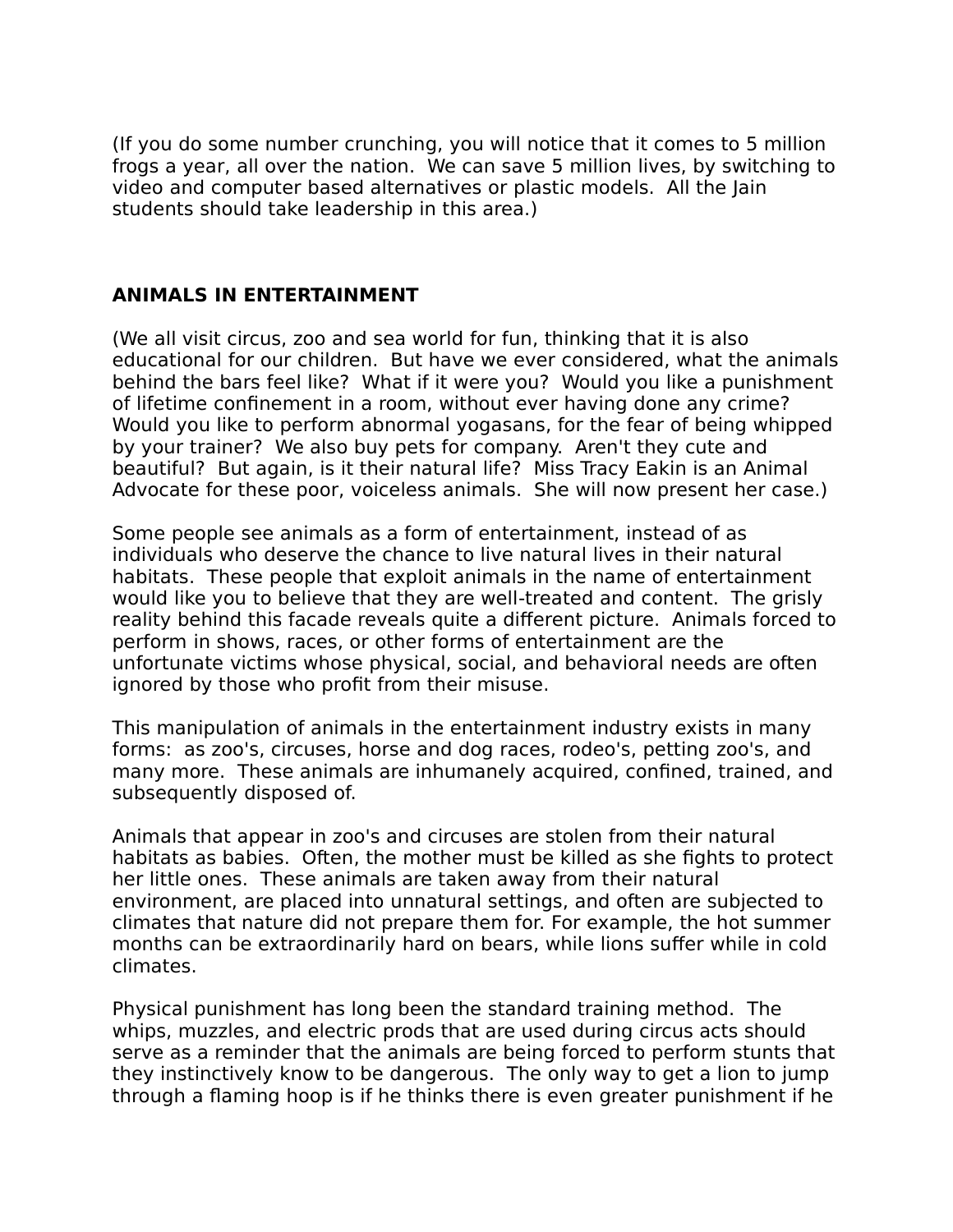#### doesn't.

In greyhound dog racing, dogs are trained to chase mechanical "lures" by first being taught to chase and kill live rabbits, kittens, and other small animals. The rabbit's leg is broken to prevent him from escaping the chasing dogs. Harmful drugs abound in the horse and dog racing industries as animals are often forced to race despite being injured. The painful devices used in rodeo's such as the bucking strap, electric prod, spurs, and caustic ointments are considered to be so inhumane that the City of Pittsburgh has outlawed rodeo's that use such devices.

Consider also the confinement and the travelling conditions of animals forced to perform. Zoo's claim to provide education, research, and preservation of species. All too often they provide pitiful prisons that do not enable the animal to live as it was naturally intended to, and thereby do little to educate people of their normal behavior. Birds often have their wings clipped so they can not fly, aquatic animals are given little water to swim in, and animals that congregate naturally in herds are often kept alone or with one another animal. They also usually stock the animals that will draw large crowds. Most of these animals are not endangered.

The same confinement that animals in entertainment are forced to endure is also common with some animals that can be purchased at pet stores. When animals are kept in small cages their entire lives, such as birds, hamsters, salamanders, and iguanas, they are deprived of the freedom of mobility to explore and travel as they would in a natural habitat.

Animals forced to travel endure constant stress. They often suffer from temperature extremes and irregular feeding and watering. Without exercise, they become prone to illness; many resort to self-mutilation in reaction to stress of boredom. Petting zoo animals are subjected to the stress from constant travel. These temporary structures that they are displayed in may provide poor protection from the hot pavement underneath, or not enough shade from the sun.

Other travelling animal acts include wrestling bears and diving mules. These acts may appear at the grand openings of shopping malls, at county fairs, or at local bars. The wrestling bear may be drugged and have his teeth and claws surgically impaired. Diving mules must jump off of a tall platform only to plunge into a large tub of water. In bullfights, bulls are tormented to produce aggressive behavior. They are debilitated with laxatives, blinded with petroleum jelly, kept in the darkness before being thrust into the bright arena, and often have their horns shaved to reduce their ability to defend themselves.

Once animals have outlived their performing "usefulness" they may be sold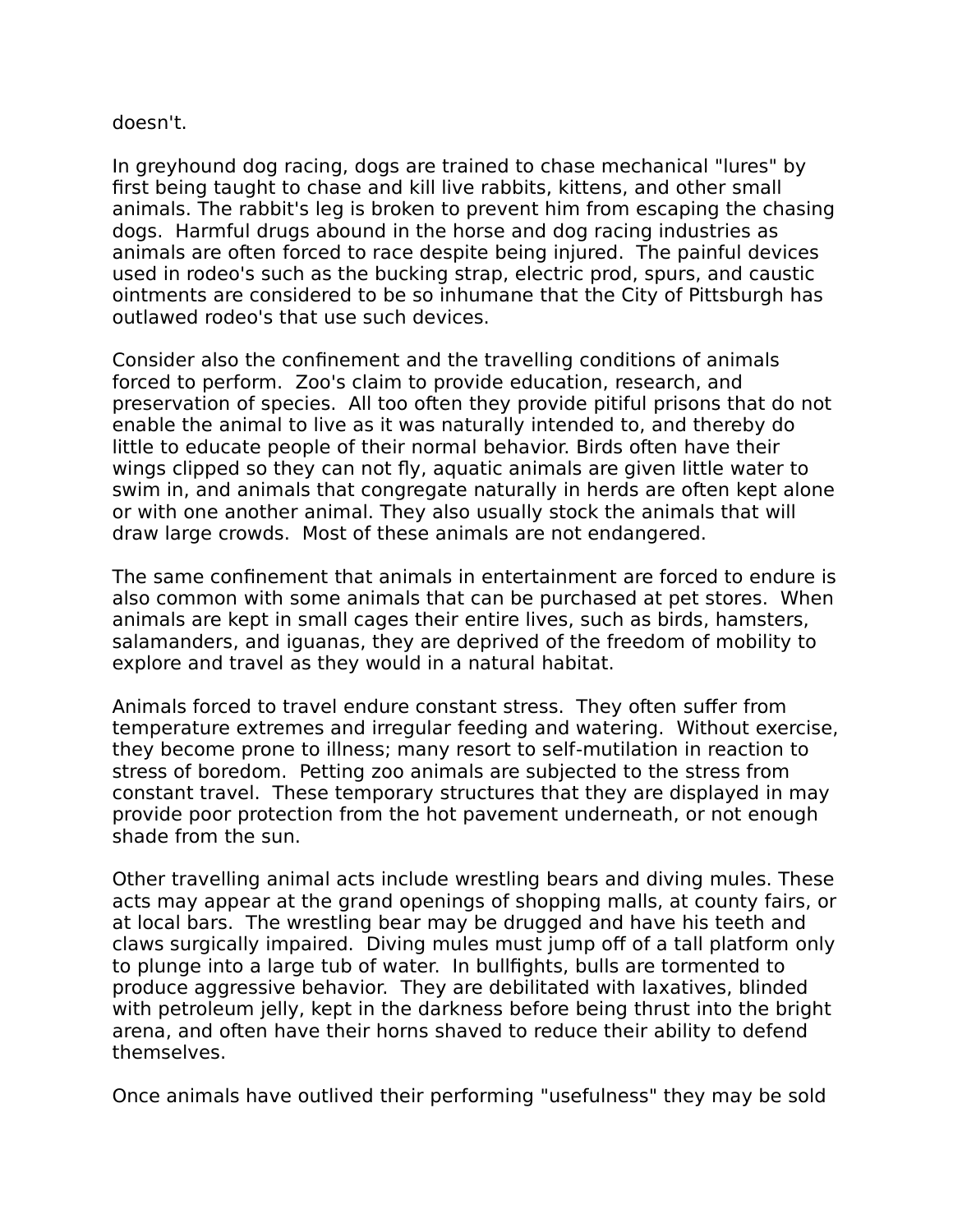to game farms where they may be shot for recreation or for exotic meat, or they may also be sold to research laboratories. Some animals, such as racing greyhounds last only a few years in the entertainment industry. They often end their lives no more peacefully or comfortably than they lived them: in confinement, coercion, and misery.

The USDA sets minimum standards of care under some circumstances, but constant traveling and the sheer number of animal acts make proper enforcement impossible. The animals used in rodeos are not protected at all by federal laws. So, the best way to eliminate the abuse of performing animals is to boycott such events; when the profits disappear, so will the cruelty.

## **CONSTANT VIGILANCE - PHONE CALLS & LETTERS**

(Our last speaker is Mrs. Sonal Sheth. She is founder, president of Jain Society of San Diego. If you guessed, that she is my wife, you are right. Both of us have slowly learned, after coming to America, how much diligent and watchful we need to remain, so we do not harm any creature. It is not easy. But sure it is possible, and she will tell how. You have heard many ideals from all these speakers. Now she will tell how she has brought them home.)

In order to bring change in our life, first necessity is knowledge. About 15 years ago, I found out the fact as Saurabh mentioned about silk. My next step was to find alternatives. After I stopped buying silk, I found other verities to choose from. My selection narrowed, but still I was able to buy enough sarees that I needed. And, one of the alternatives that I found was to buy Ahimsak silk from Khadi Bhandar. That one is a little bit rougher than the finer one, but still it is ok and acceptable.

Then a question came in my mind, "what should I do with the old sarees that I had already bought out of ignorance?" Then I considered, "what would I do if I have a piece of meat in my pizza?" The answer is, I would throw away the whole pizza, and so the same way I threw away all the silk sarees that I had.

Slowly after silk, we realized about leather and we started looking for alternatives. We found out that most of the Payless Shoes Source shoes and purses are made from man-made materials, so we shop there mostly. Also, now we do not buy leather wallets, belts, or watchbands. Naturally, we would not buy a car with leather seats either.

After finding alternates for silk and leather, for a while, we thought that our house was clean. But no! We had yet to realize, that not all the food items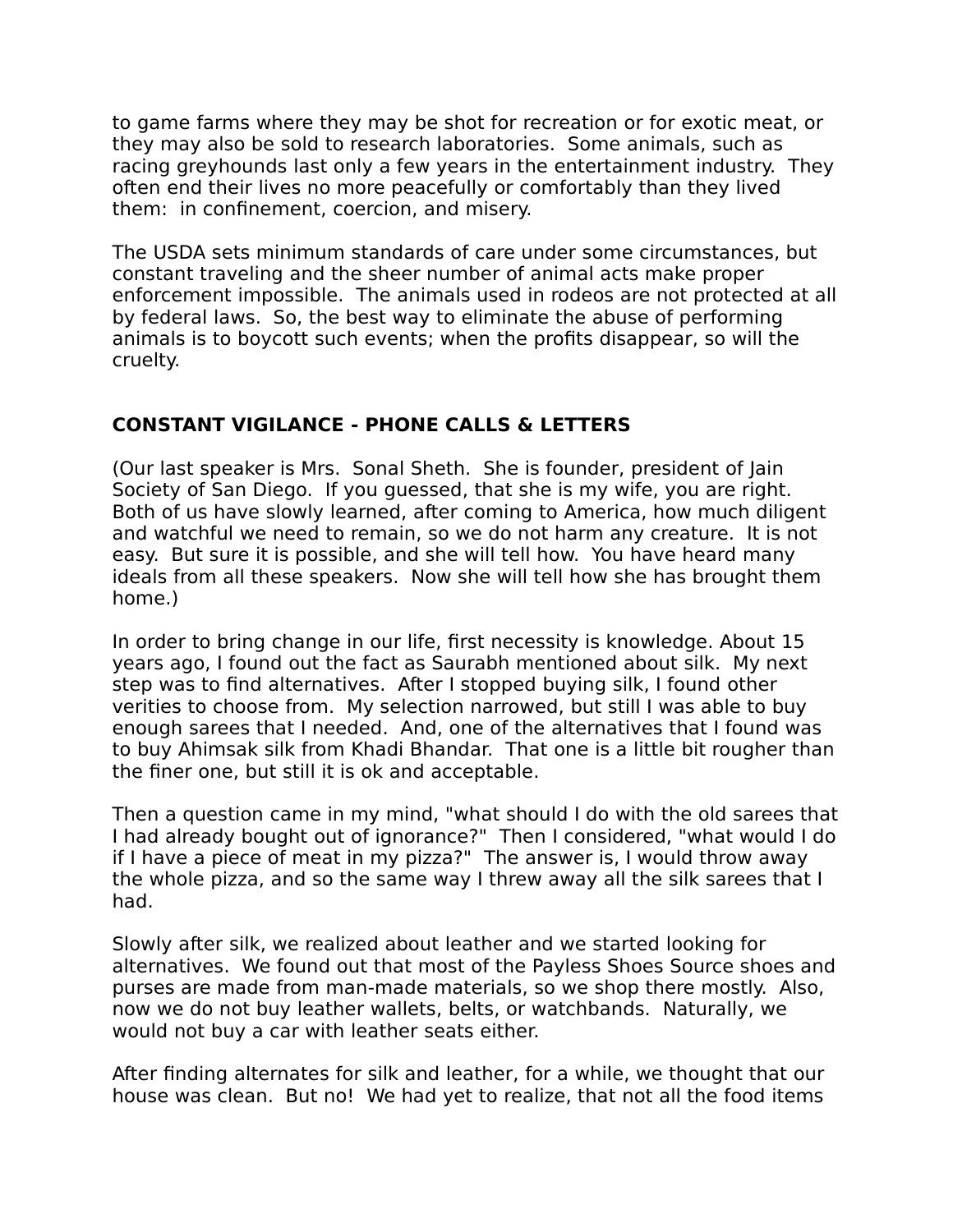we thought were vegetarian, were really 100% vegetarian! For example, some yogurts had gelatine, some food fattening included lard, most of the lecithins and glycerides did not identify source, most of the cheeses were coagulated with animal rennet or pork, and so on. We had some work to do. We started a project of calling or writing letters to manufacturers, which we still do today. We made our own list of acceptable groceries!

At the same time I found out about cruelties being involved in manufacture of cosmetics, as Freya and others mentioned before me. Immediately I started again calling the companies, and finding alternatives. Initially we found cruelty free products at health food stores and specialty mail order businesses, but now a days it has become easy to get at least some cruelty free products in the regular supermarkets too. When we called the mail order houses for cosmetics, we learned that they carried cruelty free household cleaning items too. Now we buy only cruelty free soap, shampoo, dishwashing detergent, laundry detergent, etc.

There is one area in which I would like to thank my mother. When we were young, she used to tell us not to have pets, but I did not understand the reason at that time. Anyway, she did not buy me an aquarium for me, as I wanted. But recently we realized the reason. Our children wanted a hamster. We bought one. We were all excited to watch her. But soon we also saw that she was very uncomfortable inside the cage. Many times, in her two years of life, she successfully tried to escape, and every time we found and put her back in the cage. We could not bear this. We thought of taking her into jungle and setting her free there. But we were afraid that she may not survive there on her own. I felt very sad, and remembered that mother was right. But it was too late. After that, we have never had any pets.

One last thing I would like to mention is the medicines. Most of the medicines have animal ingredients, and they are tested on animals. We are still working on this area.

In the end, I would like to urge you to think seriously about the cruelties involved in all these areas. I hope, that this seminar was informative to you. Please visit health food stores, talk to salespersons, find cruelty free products, buy them, and try them. If you need any help, feel free to call me at (619) 693-8272. Jai Jinendra.

#### **CONCLUSION**

Now conclude with a very short summary. There is always a room for